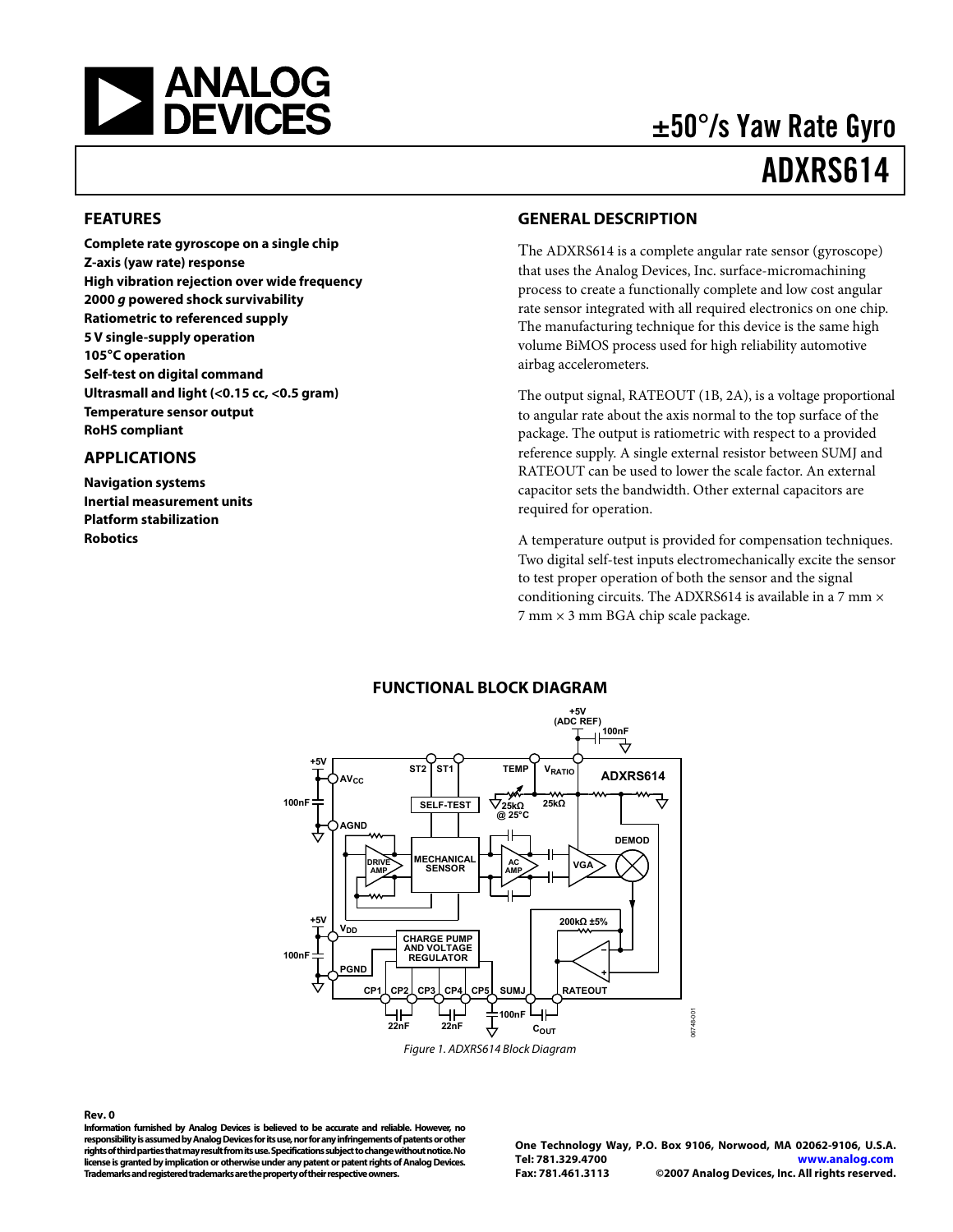### <span id="page-1-0"></span>**TABLE OF CONTENTS**

### **REVISION HISTORY**

4/07-Revision 0: Initial Version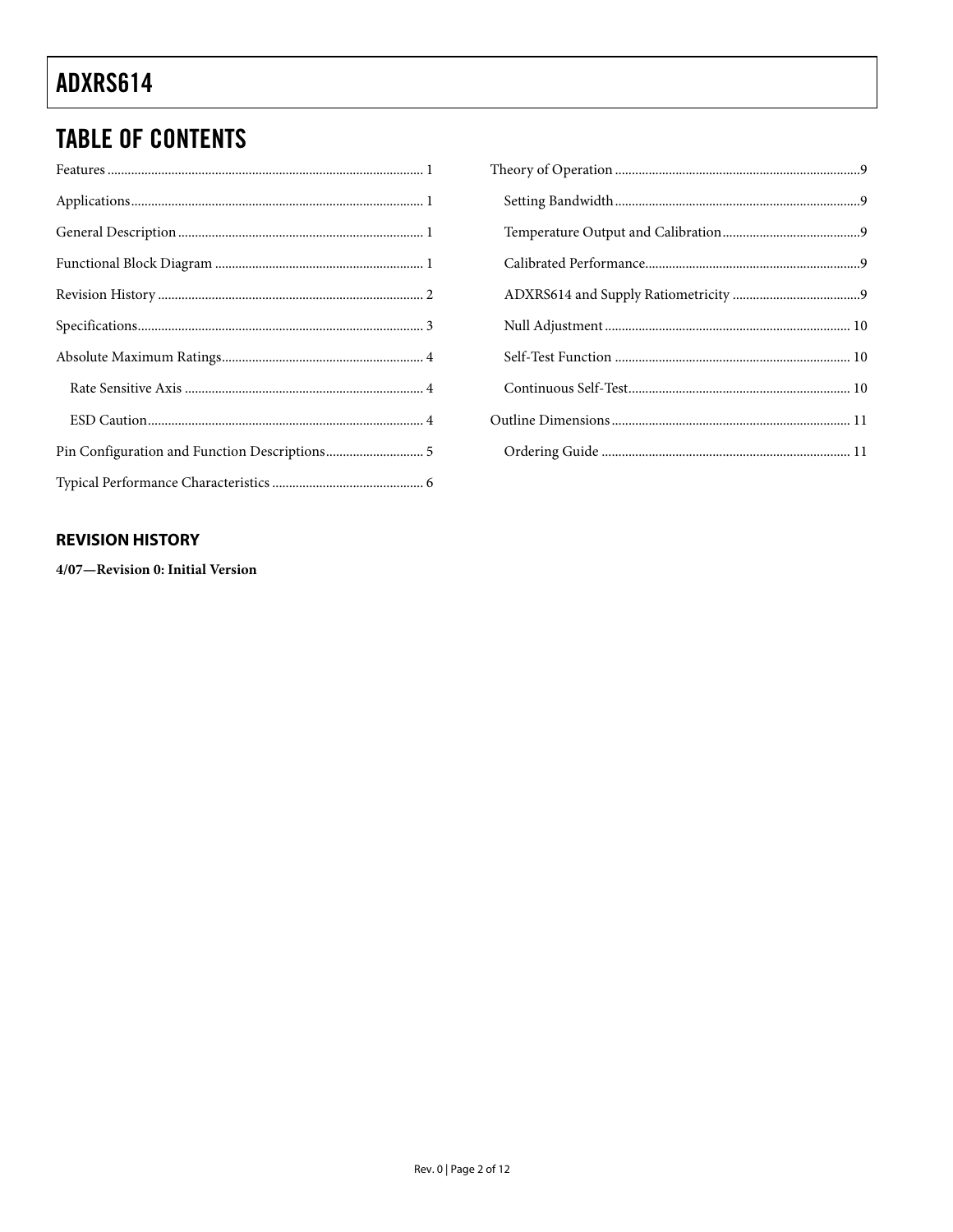### <span id="page-2-0"></span>**SPECIFICATIONS**

All minimum and maximum specifications are guaranteed. Typical specifications are not guaranteed.

 $\omega_{\text{T}_A} = -40^{\circ}\text{C}$  to +105°C,  $V_s = AV_{\text{CC}} = V_{\text{DD}} = 5$  V,  $V_{\text{RATIO}} = AV_{\text{CC}}$ , angular rate = 0°/s, bandwidth = 80 Hz ( $C_{\text{OUT}} = 0.01 \text{ }\mu\text{F}$ ), I<sub>OUT</sub> = 100 μA,  $\pm$ 1 *g*, unless otherwise noted.

#### **Table 1.**

|                                               | ADXRS614BBGZ                               |                               |            |                               |                             |
|-----------------------------------------------|--------------------------------------------|-------------------------------|------------|-------------------------------|-----------------------------|
| <b>Parameter</b>                              | <b>Conditions</b>                          | Min                           | <b>Typ</b> | Max                           | <b>Unit</b>                 |
| SENSITIVITY (Ratiometric) <sup>1</sup>        | Clockwise rotation is positive output      |                               |            |                               |                             |
| Measurement Range <sup>2</sup>                | Full-scale range over specifications range | ±50                           | ±75        |                               | $\degree$ /sec              |
| Initial and Over Temperature                  |                                            | 22.5                          | 25         | 27.5                          | mV/°/sec                    |
| Temperature Drift <sup>3</sup>                |                                            |                               | ±3         |                               | $\%$                        |
| Nonlinearity                                  | Best fit straight line                     |                               | 0.1        |                               | % of FS                     |
| NULL (Ratiometric) <sup>1</sup>               |                                            |                               |            |                               |                             |
| Null                                          | $-40^{\circ}$ C to $+105^{\circ}$ C        |                               | 2.5        |                               | $\vee$                      |
| <b>Linear Acceleration Effect</b>             | Any axis                                   |                               | 0.1        |                               | $\degree$ /sec/g            |
| <b>NOISE PERFORMANCE</b>                      |                                            |                               |            |                               |                             |
| <b>Rate Noise Density</b>                     | $T_A = 25^{\circ}C$                        |                               | 0.04       |                               | $\degree$ /sec/ $\sqrt{Hz}$ |
| <b>FREQUENCY RESPONSE</b>                     |                                            |                               |            |                               |                             |
| Bandwidth <sup>4</sup>                        |                                            | $\mathbf{1}$                  |            | 1000                          | <b>Hz</b>                   |
| Sensor Resonant Frequency                     |                                            |                               | 14.5       |                               | kHz                         |
| SELF-TEST (Ratiometric) <sup>1</sup>          |                                            |                               |            |                               |                             |
| <b>ST1 RATEOUT Response</b>                   | ST1 pin from Logic 0 to Logic 1            |                               | $-1.9$     |                               | V                           |
| <b>ST2 RATEOUT Response</b>                   | ST2 pin from Logic 0 to Logic 1            |                               | 1.9        |                               | v                           |
| Logic 1 Input Voltage                         |                                            | $0.8 \times V_{\text{RATIO}}$ |            |                               | v                           |
| Logic 0 Input Voltage                         |                                            |                               |            | $0.2 \times V_{\text{RATIO}}$ | v                           |
| Input Impedance                               | To common                                  |                               | 50         |                               | $k\Omega$                   |
| TEMPERATURE SENSOR (Ratiometric) <sup>1</sup> |                                            |                               |            |                               |                             |
| V <sub>OUT</sub> at 25°C                      | Load = $100 \text{ M}\Omega$               | 2.35                          | 2.5        | 2.65                          | $\vee$                      |
| Scale Factor <sup>5</sup>                     | @25°C, $V_{RATIO} = 5 V$                   |                               | 9          |                               | $mV$ <sup>o</sup> C         |
| Load to $V_5$                                 |                                            |                               | 25         |                               | $k\Omega$                   |
| Load to Common                                |                                            |                               | 25         |                               | $k\Omega$                   |
| <b>TURN-ON TIME</b>                           | Power on to ±1/2°/sec of final             |                               |            | 50                            | ms                          |
| <b>OUTPUT DRIVE CAPABILITY</b>                |                                            |                               |            |                               |                             |
| <b>Current Drive</b>                          | For rated specifications                   |                               |            | 200                           | μA                          |
| Capacitive Load Drive                         |                                            |                               |            | 1000                          | pF                          |
| POWER SUPPLY                                  |                                            |                               |            |                               |                             |
| Operating Voltage (V <sub>s</sub> )           |                                            | 4.75                          | 5.00       | 5.25                          | $\vee$                      |
| VRATIO Input                                  |                                            | 3                             |            | V <sub>S</sub>                | $\vee$                      |
| <b>Supply Current</b>                         |                                            |                               | 3.5        | 5.0                           | mA                          |
| <b>TEMPERATURE RANGE</b>                      |                                            |                               |            |                               |                             |
| <b>Specified Performance</b>                  |                                            | $-40$                         |            | $+105$                        | °C                          |

 $^1$  Parameter is linearly ratiometric with V $_{\rm RATO}$ .<br><sup>2</sup> The maximum range possible, including ou

<sup>2</sup> The maximum range possible, including output swing range, initial offset, sensitivity, offset drift, and sensitivity drift at 5 V supplies.<br><sup>3</sup> From +25°C to −40°C or from +25°C to +105°C.

4 Adjusted by external capacitor, COUT.

 $^5$  For a change in temperature from 25°C to 26°C. V $_{\text{TEMP}}$  is ratiometric to V $_{\text{RATIO}}$ . See the Temperature Output and Calibration section for more details.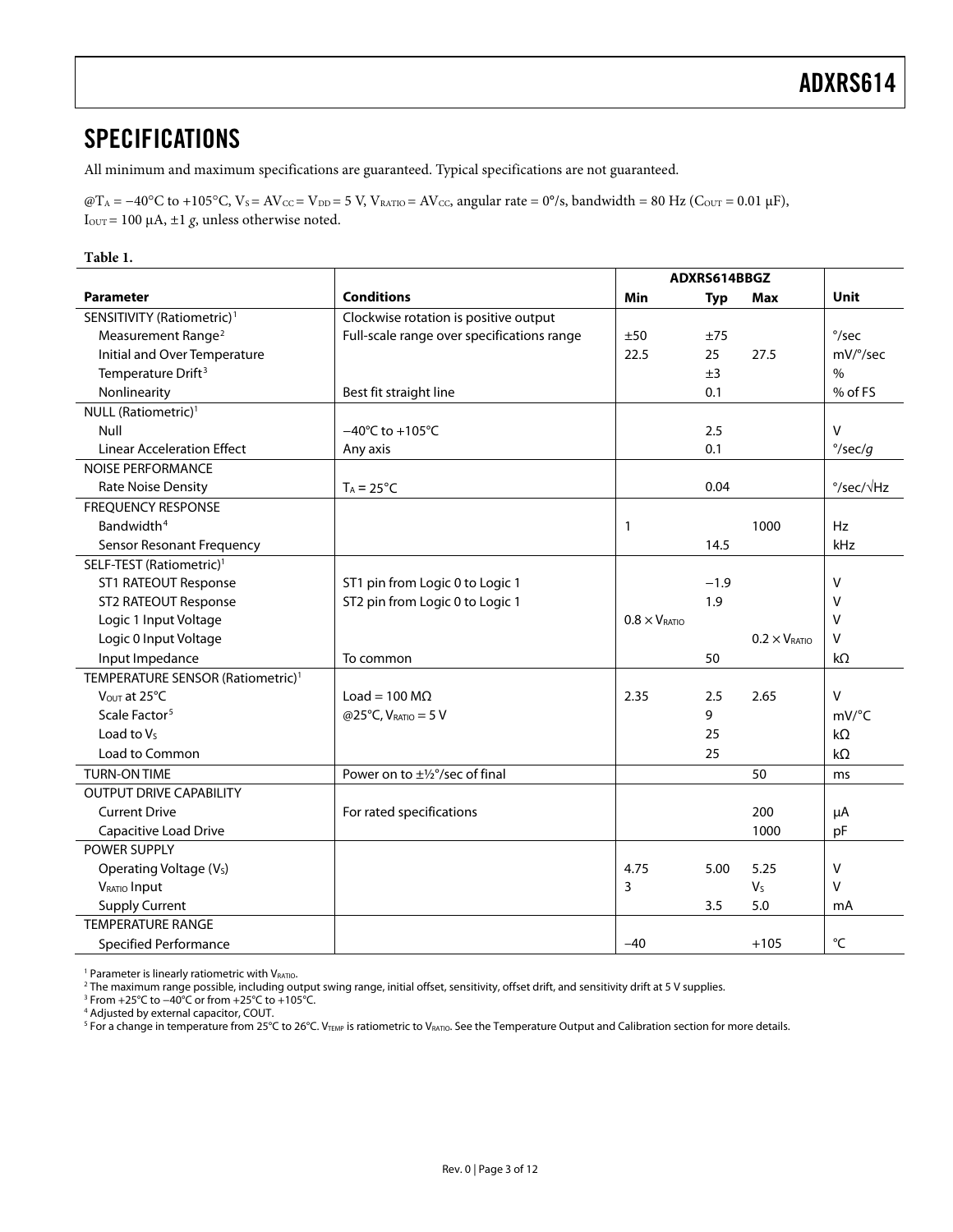### <span id="page-3-0"></span>ABSOLUTE MAXIMUM RATINGS

#### **Table 2.**

| <b>Parameter</b>                                            | Rating                               |
|-------------------------------------------------------------|--------------------------------------|
| Acceleration (Any Axis, 0.5 ms)                             |                                      |
| Unpowered,                                                  | 2000 q                               |
| Powered                                                     | 2000 q                               |
| V <sub>DD</sub> , AV <sub>CC</sub>                          | $-0.3$ V to $+6.0$ V                 |
| <b>V</b> RATIO                                              | $AV_{CC}$                            |
| <b>Output Short-Circuit Duration</b><br>(Any Pin to Common) | Indefinite                           |
| Operating Temperature Range                                 | $-55^{\circ}$ C to $+125^{\circ}$ C  |
| Storage Temperature                                         | $-65^{\circ}$ C to +150 $^{\circ}$ C |

Stresses above those listed under the Absolute Maximum Ratings may cause permanent damage to the device. This is a stress rating only; functional operation of the device at these or any other conditions above those indicated in the operational section of this specification is not implied. Exposure to absolute maximum rating conditions for extended periods may affect device reliability.

Drops onto hard surfaces can cause shocks of greater than 2000 *g* and can exceed the absolute maximum rating of the device. Exercise care during handling to avoid damage.

#### **RATE SENSITIVE AXIS**

The ADXRS614 is a Z-axis rate-sensing device (also called a yaw rate sensing device). It produces a positive going output voltage for clockwise rotation about the axis normal to the package top, that is, clockwise when looking down at the package lid.



Figure 2. RATEOUT Signal Increases with Clockwise Rotation

#### **ESD CAUTION**



ESD (electrostatic discharge) sensitive device. Charged devices and circuit boards can discharge without detection. Although this product features patented or proprietary protection circuitry, damage may occur on devices subjected to high energy ESD. Therefore, proper ESD precautions should be taken to avoid performance degradation or loss of functionality.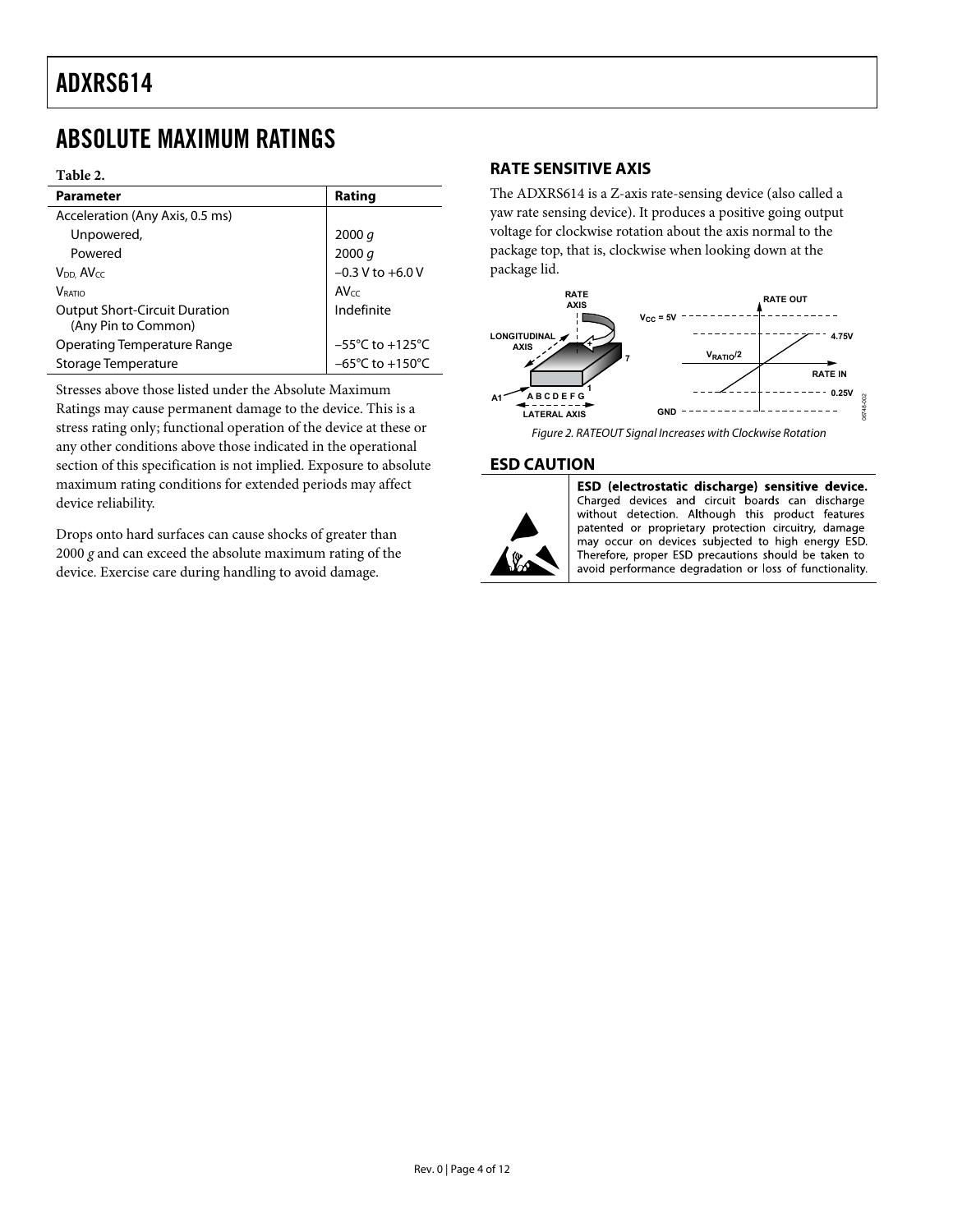### <span id="page-4-0"></span>PIN CONFIGURATION AND FUNCTION DESCRIPTIONS



Figure 3. Pin Configuration

**Table 4. Pin Function Descriptions** 

| Pin No. | <b>Mnemonic</b>        | <b>Description</b>                       |
|---------|------------------------|------------------------------------------|
| 6D, 7D  | CP <sub>5</sub>        | HV Filter Capacitor (0.1 nF).            |
| 6A, 7B  | CP <sub>4</sub>        | Charge Pump Capacitor (22 nF).           |
| 6C, 7C  | CP <sub>3</sub>        | Charge Pump Capacitor (22 nF).           |
| 5A, 5B  | CP <sub>1</sub>        | Charge Pump Capacitor (22 nF).           |
| 4A, 4B  | CP <sub>2</sub>        | Charge Pump Capacitor (22 nF).           |
| 3A, 3B  | $AV_{CC}$              | Positive Analog Supply.                  |
| 1B, 2A  | <b>RATEOUT</b>         | Rate Signal Output.                      |
| 1C, 2C  | SUMJ                   | Output Amp Summing Junction.             |
| 1D, 2D  | NC.                    | No Connect.                              |
| 1E, 2E  | <b>V</b> RATIO         | Reference Supply for Ratiometric Output. |
| 1F, 2G  | AGND                   | Analog Supply Return.                    |
| 3F, 3G  | <b>TEMP</b>            | Temperature Voltage Output.              |
| 4F, 4G  | ST <sub>2</sub>        | Self-Test for Sensor 2.                  |
| 5F, 5G  | ST <sub>1</sub>        | Self-Test for Sensor 1.                  |
| 6G, 7F  | <b>PGND</b>            | Charge Pump Supply Return.               |
| 6E, 7E  | <b>V</b> <sub>DD</sub> | Positive Charge Pump Supply.             |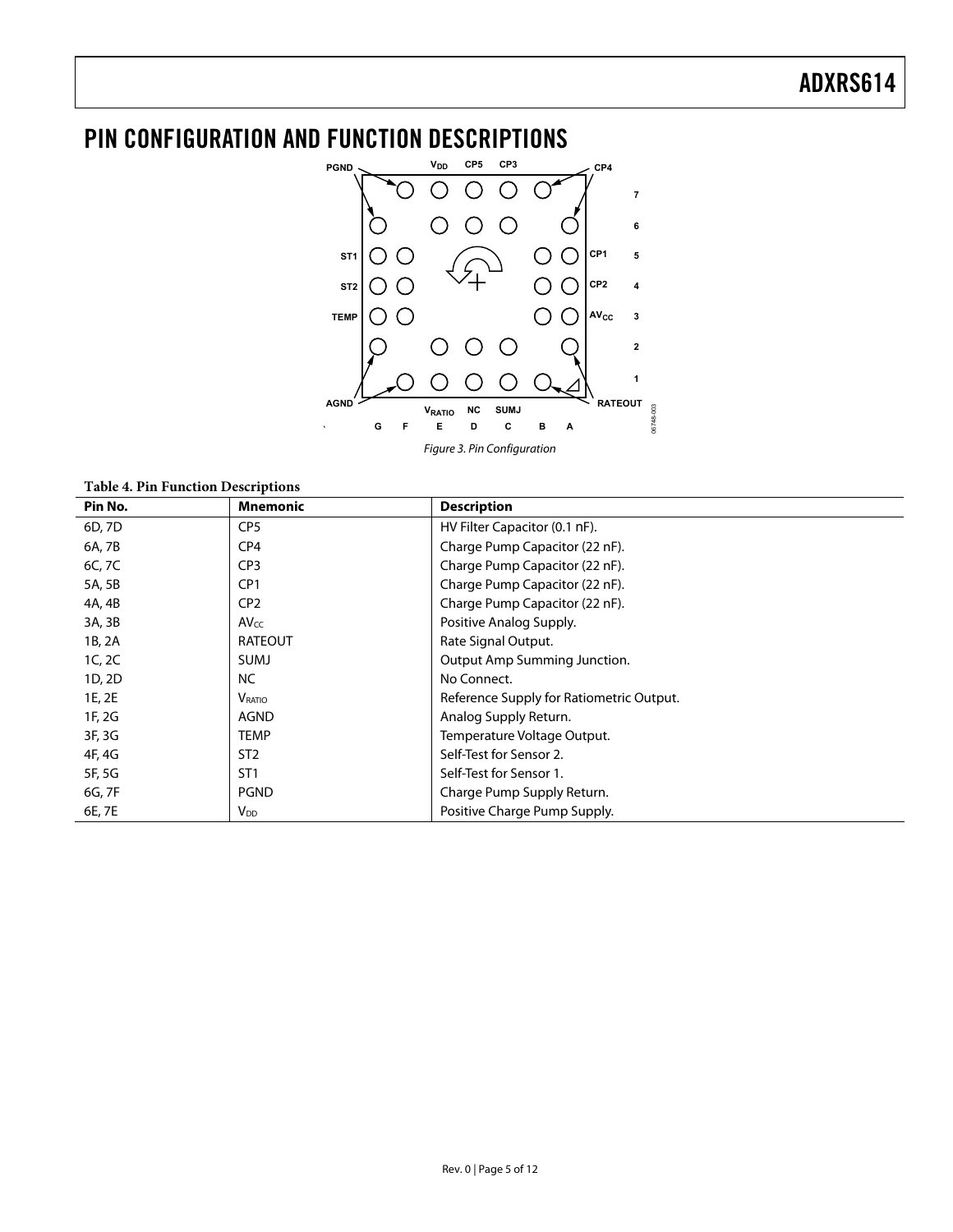### <span id="page-5-0"></span>TYPICAL PERFORMANCE CHARACTERISTICS

N > 1000 for all typical performance plots, unless otherwise noted.



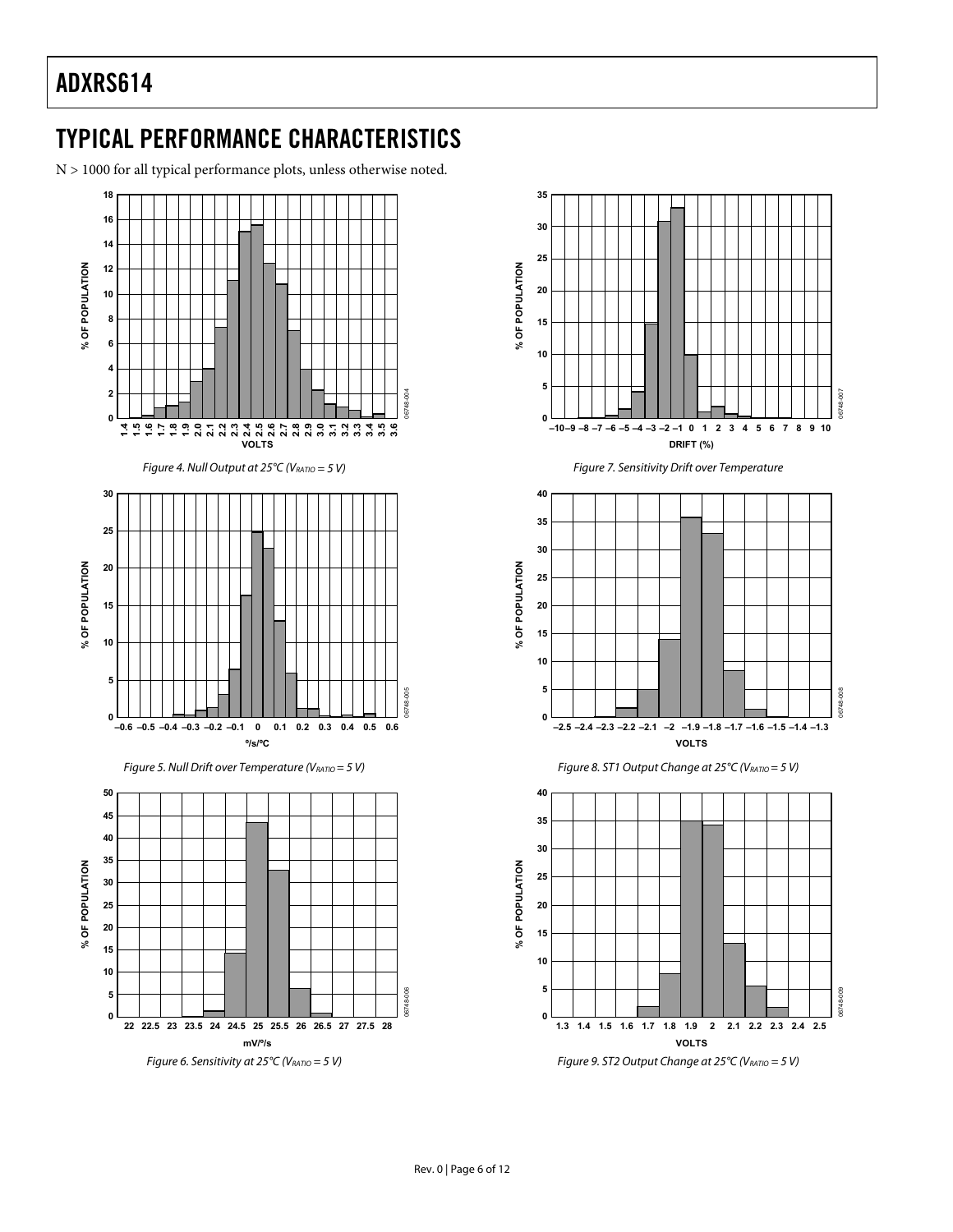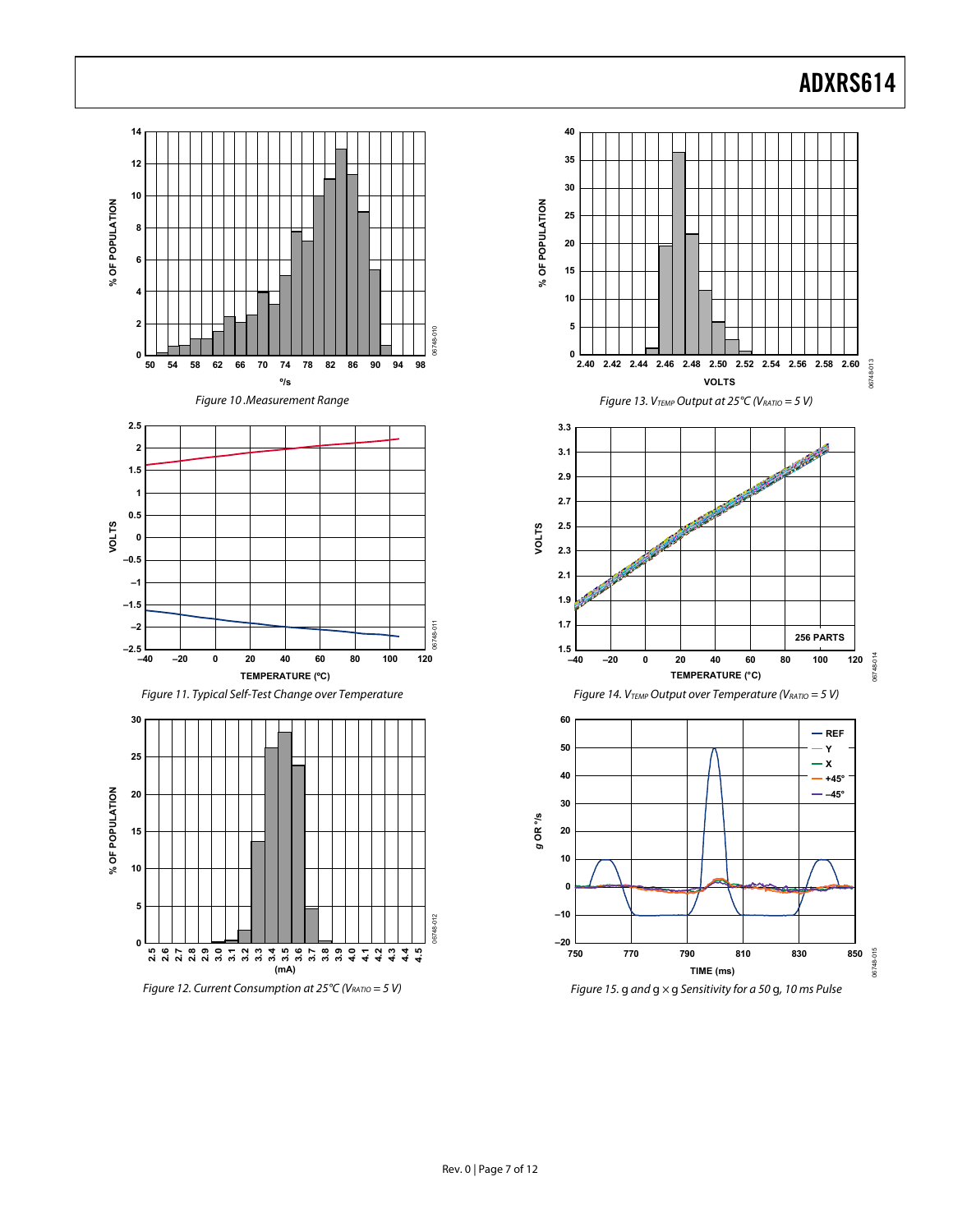<span id="page-7-0"></span>









Figure 19. Typical Shift in 90 sec Null Averages Accumulated over 140 Hours







Figure 21. Typical Noise Spectral Density (Bandwidth = 40 Hz)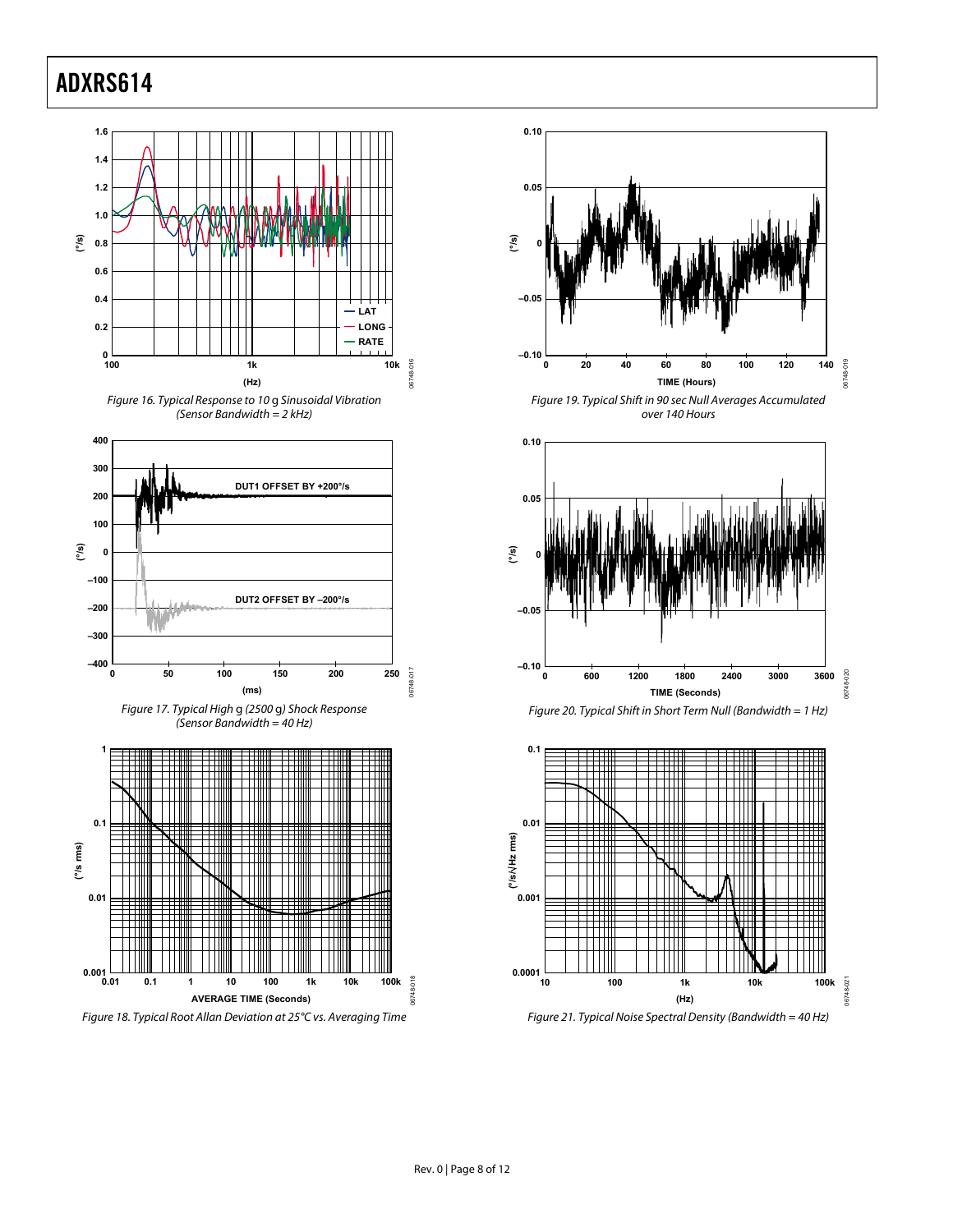### <span id="page-8-0"></span>THEORY OF OPERATION

The ADXRS614 operates on the principle of a resonator gyro. Two polysilicon sensing structures each contain a dither frame that is electrostatically driven to resonance, producing the necessary velocity element to produce a Coriolis force during angular rate. At two of the outer extremes of each frame, orthogonal to the dither motion, are movable fingers that are placed between fixed pickoff fingers to form a capacitive pickoff structure that senses Coriolis motion. The resulting signal is fed to a series of gain and demodulation stages that produce the electrical rate signal output. The dual-sensor design rejects external *g*-forces and vibration. Fabricating the sensor with the signal conditioning electronics preserves signal integrity in noisy environments.

The electrostatic resonator requires 18 V to 20 V for operation. Because only 5 V are typically available in most applications, a charge pump is included on-chip. If an external 18 V to 20 V supply is available, the two capacitors on CP1 through CP4 can be omitted and this supply can be connected to CP5 (Pin 6D, Pin 7D). Note that CP5 should not be grounded when power is applied to the ADXRS614. Although no damage occurs, under certain conditions the charge pump may fail to start up after the ground is removed without first removing power from the ADXRS614.

### **SETTING BANDWIDTH**

External Capacitor  $C_{\text{OUT}}$  is used in combination with the onchip ROUT resistor to create a low-pass filter to limit the bandwidth of the ADXRS614 rate response. The –3 dB frequency set by Rout and Cour is:

$$
f_{OUT} = \frac{1}{\left(2 \times \pi \times R_{OUT} \times C_{OUT}\right)}
$$

and can be well controlled because ROUT has been trimmed during manufacturing to be 200 k $\Omega$  ±1%. Any external resistor applied between the RATEOUT pin (1B, 2A) and SUMJ pin (1C, 2C) results in:

$$
R_{OUT} = \frac{\left(200 \text{ k}\Omega \times R_{EXT}\right)}{\left(200 \text{ k}\Omega + R_{EXT}\right)}
$$

In general, an additional hardware or software filter is added to attenuate high frequency noise arising from demodulation spikes at the gyro's 14 kHz resonant frequency (the noise spikes at 14 kHz can be clearly seen in the power spectral density curve shown in [Figure 21](#page-7-0)). Typically, this additional filter's corner frequency is set to greater than 5× the required bandwidth to preserve good phase response.

Figure 22 shows the effect of adding a 250 Hz filter to the output of an ADXRS614 set to 40 Hz bandwidth (as shown in [Figure 21](#page-7-0)). High frequency demodulation artifacts are attenuated by approximately 18 dB.



### **TEMPERATURE OUTPUT AND CALIBRATION**

It is common practice to temperature-calibrate gyros to improve their overall accuracy. The ADXRS614 has a temperature proportional voltage output that provides input to such a calibration method. The temperature sensor structure is shown in Figure 23. The temperature output is characteristically nonlinear, and any load resistance connected to the TEMP output results in decreasing the TEMP output and temperature coefficient. Therefore, buffering the output is recommended.

The voltage at the TEMP pin (3F, 3G) is nominally 2.5 V at 25°C and  $V_{\text{RATIO}} = 5$  V. The temperature coefficient is ~9 mV/°C at 25°C. Although the TEMP output is highly repeatable, it has only modest absolute accuracy.



Figure 23. ADXRS614 Temperature Sensor Structure

#### **CALIBRATED PERFORMANCE**

Using a 3-point calibration technique, it is possible to calibrate the null and sensitivity drift of the ADXRS614 to an overall accuracy of nearly 200°/hour. An overall accuracy of 40°/hour or better is possible using more points.

Limiting the bandwidth of the device reduces the flat-band noise during the calibration process, improving the measurement accuracy at each calibration point.

#### **ADXRS614 AND SUPPLY RATIOMETRICITY**

The ADXRS614 RATEOUT and TEMP signals are ratiometric to the  $V<sub>RATIO</sub>$  voltage, that is, the null voltage, rate sensitivity, and temperature outputs are proportional to  $V<sub>RATIO</sub>$ . Thus, the ADXRS614 is most easily used with a supply-ratiometric ADC that results in self-cancellation of errors due to minor supply variations. There is some small error due to nonratiometric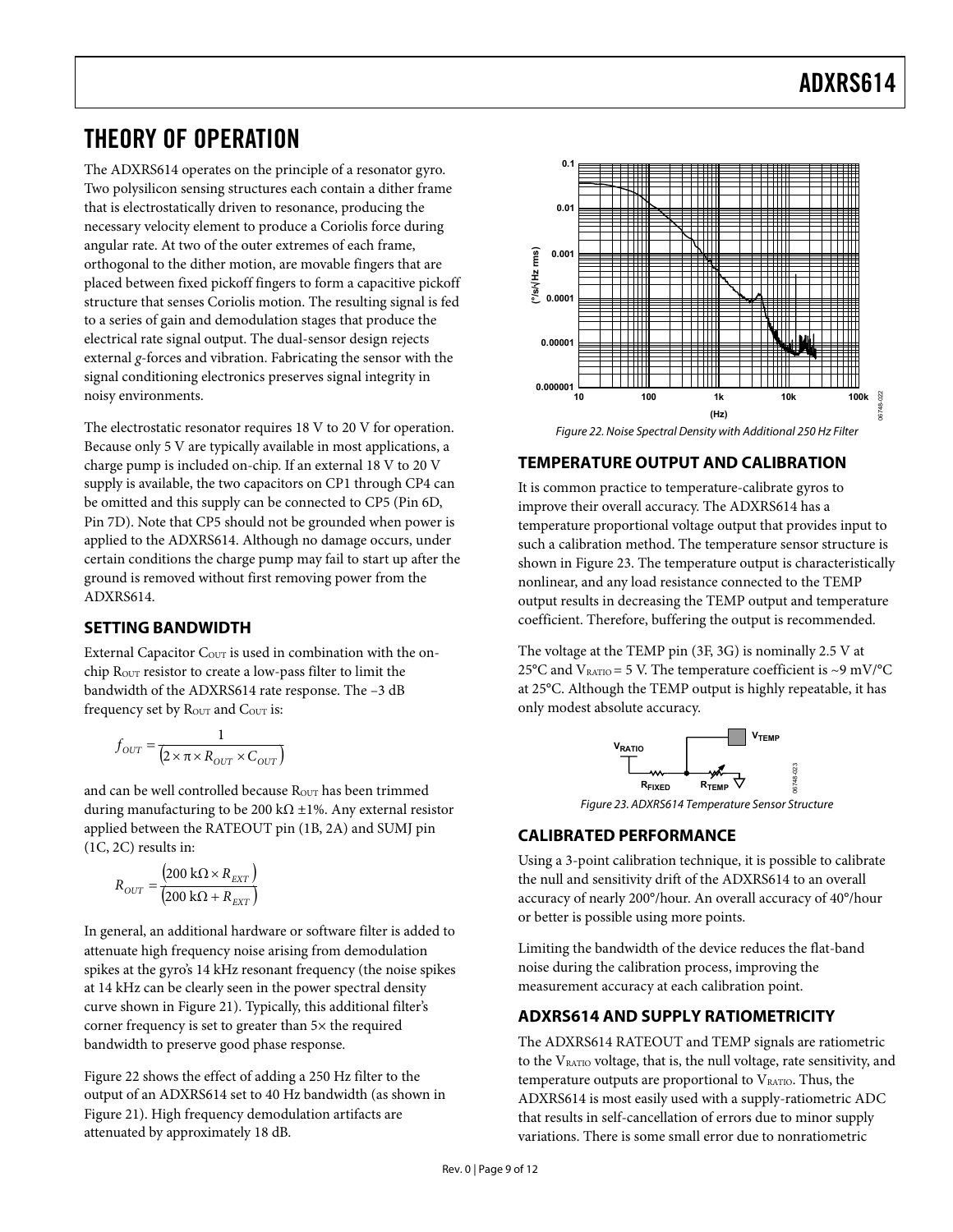<span id="page-9-0"></span>behavior. Typical ratiometricity error for null, sensitivity, selftest, and temperature output is outlined in [Table 3](#page-9-1).

Note that  $V_{\text{RATIO}}$  must never be greater than  $AV_{\text{CC}}$ .

<span id="page-9-1"></span>

| Table 5. Rationietricity error for various Parameters |                            |                            |  |
|-------------------------------------------------------|----------------------------|----------------------------|--|
| <b>Parameter</b>                                      | $V_s = V_{RATIO} = 4.75 V$ | $V_s = V_{RATIO} = 5.25 V$ |  |
| ST <sub>1</sub>                                       |                            |                            |  |
| Mean                                                  | $-0.4%$                    | $-0.3%$                    |  |
| Sigma                                                 | 0.6%                       | 0.6%                       |  |
| ST <sub>2</sub>                                       |                            |                            |  |
| Mean                                                  | $-0.4%$                    | $-0.3%$                    |  |
| Sigma                                                 | 0.6%                       | 0.6%                       |  |
| Null                                                  |                            |                            |  |
| Mean                                                  | $-0.04%$                   | $-0.02%$                   |  |
| Sigma                                                 | 0.3%                       | 0.2%                       |  |
| Sensitivity                                           |                            |                            |  |
| Mean                                                  | 0.03%                      | 0.1%                       |  |
| Sigma                                                 | $0.1\%$                    | $0.1\%$                    |  |
| <b>VTFMP</b>                                          |                            |                            |  |
| Mean                                                  | $-0.3%$                    | $-0.5%$                    |  |
| Sigma                                                 | 0.1%                       | 0.1%                       |  |

**Table 3. Ratiometricity Error for Various Parameters** 

### **NULL ADJUSTMENT**

The nominal 2.5 V null is for a symmetrical swing range at RATEOUT (1B, 2A). However, a nonsymmetrical output swing may be suitable in some applications. Null adjustment is possible by injecting a suitable current to SUMJ (1C, 2C). Note that supply disturbances may reflect some null instability. Digital supply noise should be avoided particularly in this case.

### **SELF-TEST FUNCTION**

The ADXRS614 includes a self-test feature that actuates each of the sensing structures and associated electronics as if subjected to angular rate. It is activated by standard logic high levels applied to Input ST1 (5F, 5G), Input ST2 (4F, 4G), or both. ST1 causes the voltage at RATEOUT to change about −1.9 V, and ST2 causes an opposite change of +1.9 V. The self-test response follows the viscosity temperature dependence of the package atmosphere, approximately 0.25%/°C.

Activating both ST1 and ST2 simultaneously is not damaging. ST1 and ST2 are fairly closely matched (±5%), but actuating both simultaneously may result in a small apparent null bias shift proportional to the degree of self-test mismatch.

ST1 and ST2 are activated by applying a voltage of greater than  $0.8 \times \rm{V}_{\rm {RATIO}}$  to the ST1 and ST2 pins. ST1 and ST2 are deactivated by applying a voltage of less than  $0.2 \times V_{\text{RATIO}}$  to the ST1 pin and the ST2 pin. The voltage applied to ST1 and ST2 must never be greater than  $AV_{CC}$ .

### **CONTINUOUS SELF-TEST**

The one-chip integration of the ADXRS614 gives it higher reliability than is obtainable with any other high volume manufacturing method. In addition, it is manufactured under a mature BiMOS process with field-proven reliability. As an additional failure detection measure, a power-on self-test can be performed. However, some applications may warrant continuous self-test while sensing rate. Details outlining continuous self-test techniques are also available in a separate application note.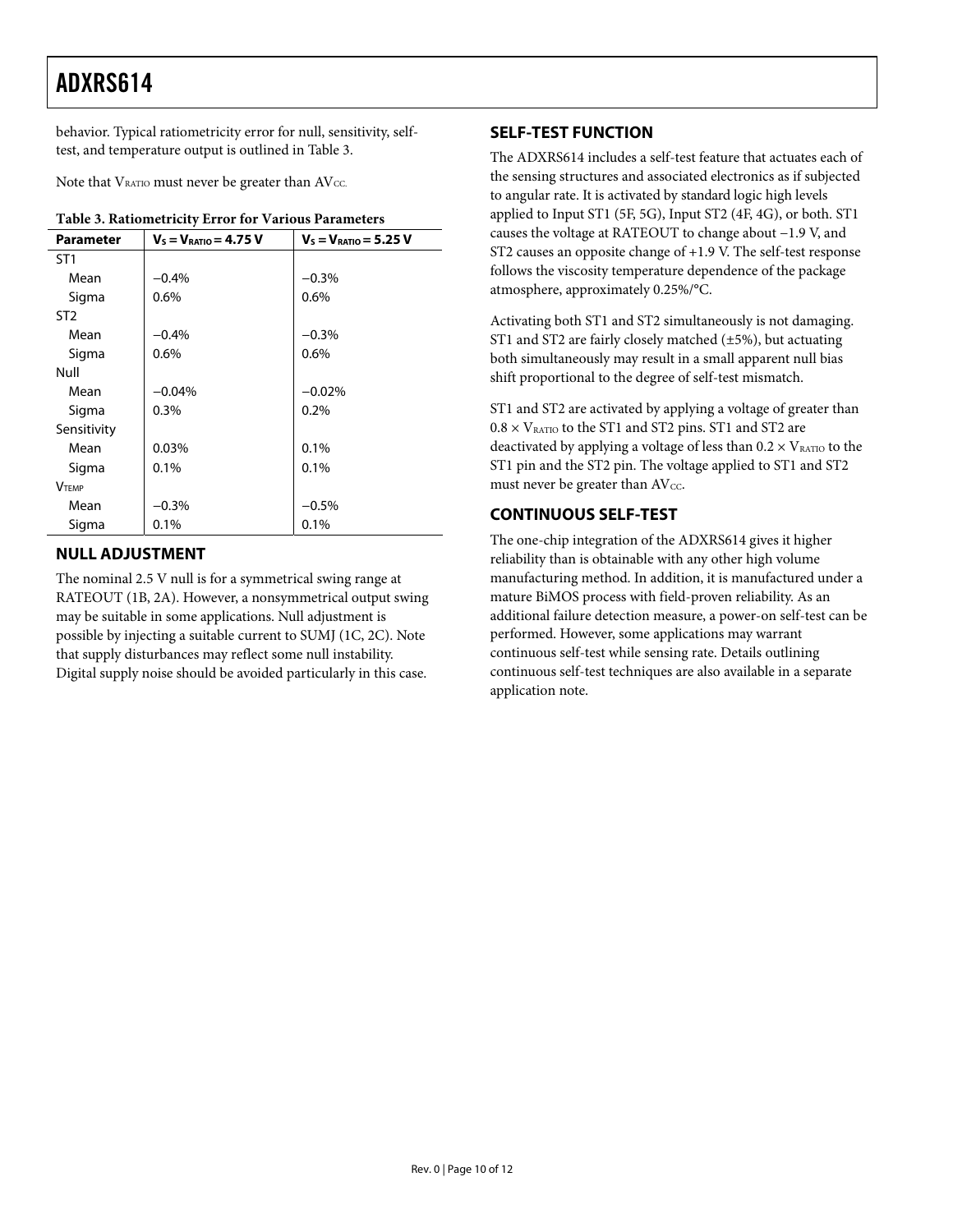**060506-A**

### <span id="page-10-0"></span>OUTLINE DIMENSIONS



#### **\*BALL A1 IDENTIFIER IS GOLD PLATED AND CONNECTED TO THE D/A PAD INTERNALLY VIA HOLES.**

Figure 24. 32-Lead Ceramic Ball Grid Array [CBGA]  $(BG-32-3)$ Dimensions shown in millimeters

#### **ORDERING GUIDE**

| Model                       | <b>Temperature Range</b>            | <b>Package Description</b>             | <b>Package Option</b> |
|-----------------------------|-------------------------------------|----------------------------------------|-----------------------|
| ADXRS614BBGZ <sup>1</sup>   | –40°C to +105°C                     | 32-Lead Ceramic Ball Grid Array (CBGA) | BG-32-3               |
| ADXRS614BBGZ-RL1            | $-40^{\circ}$ C to $+105^{\circ}$ C | 32-Lead Ceramic Ball Grid Array (CBGA) | BG-32-3               |
| EVAL-ADXRS614Z <sup>1</sup> |                                     | <b>Evaluation Board</b>                |                       |

1 Z = RoHS Compliant Part.